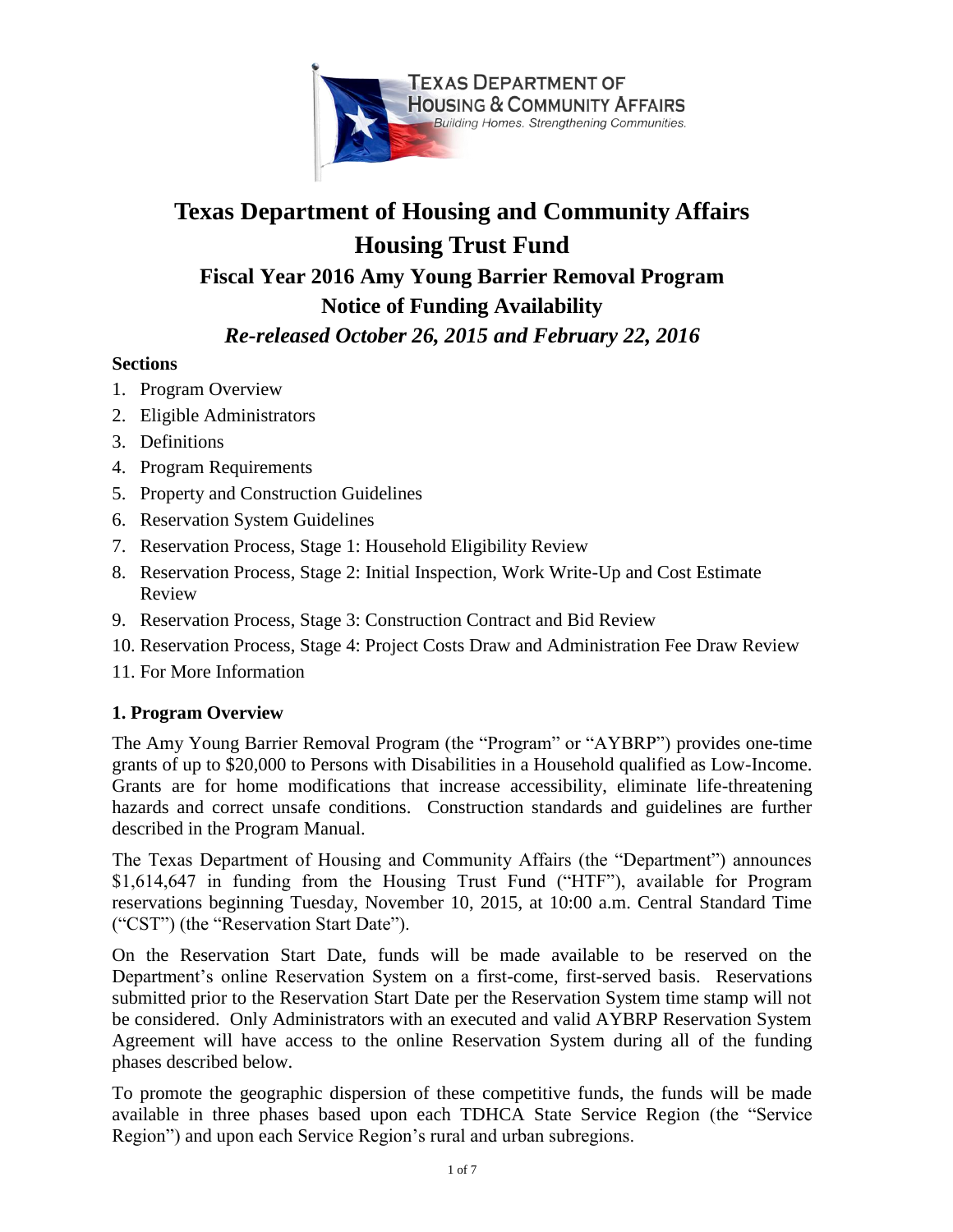Phase 1: On **Tuesday, November 10, 2015**, **at 10:00 a.m. CST,** each Service Region will have funds made available consistent with their proportional allocation of the total funds. Each Service Region's rural and urban subregion will receive an amount as shown below. Until Monday, January 11, 2016, at 5:00 p.m. CST the allocated funds shall be reserved only for Households in these rural and urban subregions of the Service Region. For a map of State Service Regions and a list of rural and urban places, please visit the Program website: [http://www.tdhca.state.tx.us/htf/single-family/amy-young.htm.](http://www.tdhca.state.tx.us/htf/single-family/amy-young.htm)

Phase 2: On **Tuesday, January 12, 2016, at 10:00 a.m. CST,** any funds remaining in each Service Region's rural and urban subregions will be combined into one balance of funds per Service Region. Until Monday, March 14, 2016, at 5:00 p.m. CST, this remaining amount shall be reserved only for Households in that Service Region.

Phase 3: On **Tuesday, March 15, 2016, at 10:00 a.m. CST**, any funds remaining in any regions will be combined into one state-wide pool. This remaining amount can be reserved for Households anywhere in the state until the funds are depleted.

| <b>State</b><br>Service |                     |                     |                     |
|-------------------------|---------------------|---------------------|---------------------|
| Region                  | <b>Urban Amount</b> | <b>Rural Amount</b> | <b>Region Total</b> |
|                         | \$62,921            | \$44,093            | \$107,014           |
| $\overline{2}$          | \$61,474            | \$43,517            | \$104,991           |
| 3                       | \$91,789            | \$41,770            | \$133,559           |
| 4                       | \$62,612            | \$44,016            | \$106,628           |
| 5                       | \$62,000            | \$42,719            | \$104,719           |
| 6                       | \$89,337            | \$41,520            | \$130,857           |
| 7                       | \$69,391            | \$41,307            | \$110,698           |
| 8                       | \$63,985            | \$42,479            | \$106,464           |
| 9                       | \$70,734            | \$41,767            | \$112,501           |
| 10                      | \$63,045            | \$42,635            | \$105,680           |
| 11                      | \$71,441            | \$43,375            | \$114,816           |
| 12                      | \$62,219            | \$44,972            | \$107,191           |
| 13                      | \$65,371            | \$57,372            | \$122,743           |
| Subtotal                | \$896,319           | \$571,542           | \$1,467,861         |

#### **Phase 1 of AYBRP Reservation System November 10, 2015 – January 11, 2016**

The above table shows Project Costs only. The Administration Fees (10% of the Project's combined Hard and Soft Costs) provided to Administrators upon project completion are not reflected in this table.

After the Reservation Start Date, additional Program funding may become available from cancellations of reservations, HTF loan repayments, interest earnings, deobligations from prior years or other resources. The Department will release any available funds on Tuesdays at 10:00 a.m. CST. The use of these funds is subject to, including, but not limited to: Chapter 2306 of the Texas Government Code and the Texas Administrative Code, Title 10, Part 1.

#### **2. Eligible Administrators**

a) The Department is now accepting applications from eligible entities seeking to become Administrators for the Program.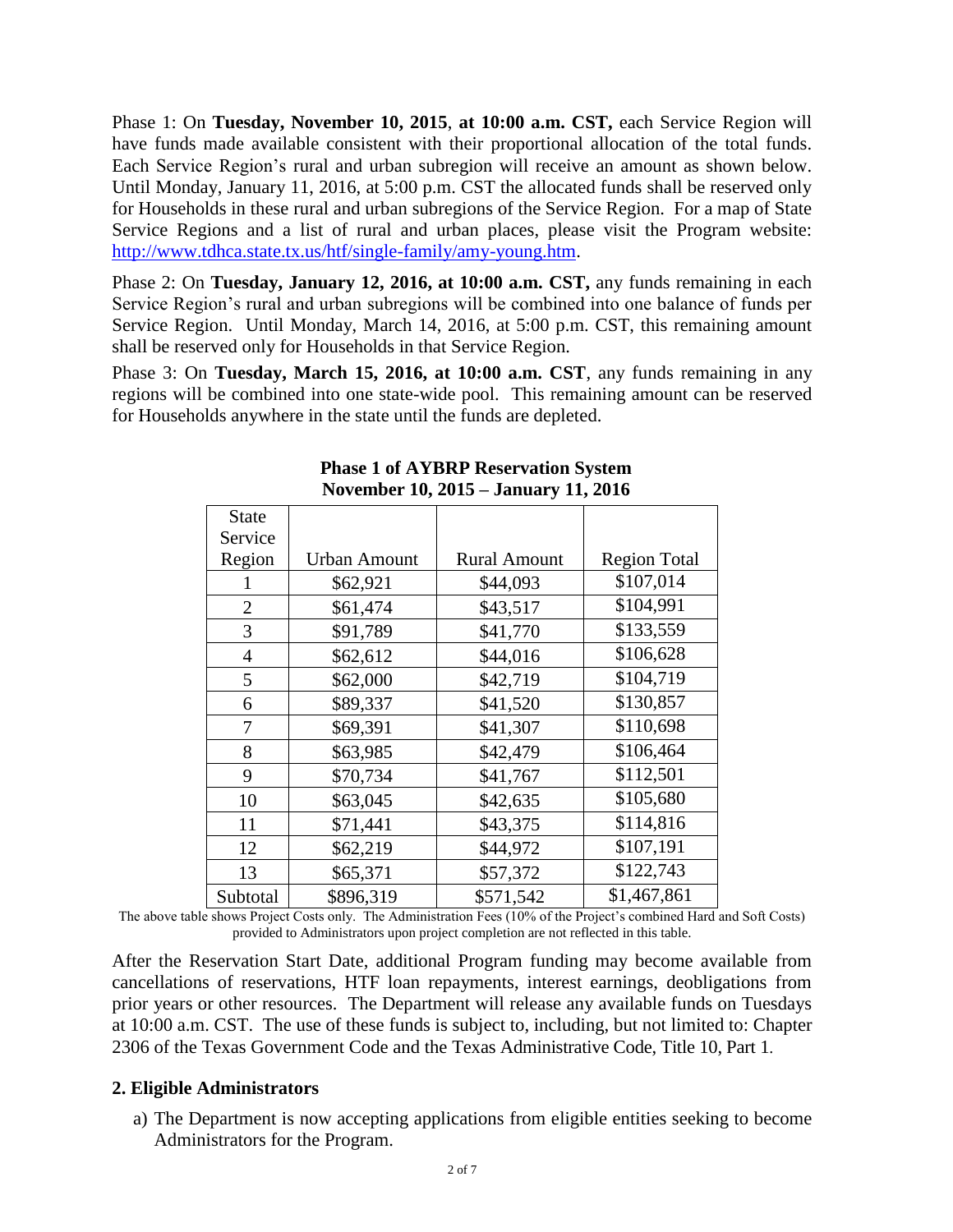- b) Administrators with an existing executed and valid AYBRP Reservation System Agreement (ending August 31, 2016) will have access to the online Reservation System on November 10, 2015. Current Administrators *do not need to reapply* to become an Administrator for the following year, but may be required in 2016 to amend their existing AYBRP Reservation System Agreement in order to extend the agreement end date through August 31, 2017.
- c) The following entities are eligible to become an Administrator of the Program:
	- i. Units of Local Government;
	- ii. Councils of Government;
	- iii. Nonprofit Organizations;
	- iv. Local Mental Health Authorities; and
	- v. Public Housing Authorities.
- d) Participating Jurisdictions that receive a direct award of HOME funding from the U.S. Department of Housing and Urban Development ("HUD") and that are not currently Administrators in the Program (*i.e*., do not have an executed and valid AYBRP Reservation System Agreement) are *ineligible* to become an Administrator of the Program.
- e) Eligible entities must provide documentation in the form of descriptions of staff experience and current or previous contracts with the Department or other funders to show the following:
	- i. Experience of at least 2 years in providing housing rehabilitation services to Low-Income Households;
	- ii. Experience with accessibility standards, applicable building codes, and construction serving the needs of Persons with Disabilities.
	- iii. Qualifications of Administrator's housing inspector(s), according to the Qualified Inspection Certification form on the Program website.
- f) Partnership with another entity that meets the above requirements is acceptable but must be documented with a contract or memorandum of understanding, subject to Department approval. Letters of support or intent will not be accepted.
- g) Entities seeking to become an Administrator of the Program must complete the Reservation System Access Application available on the Program website. The Department will accept these applications on an ongoing basis until December 31, 2016, subject to extension at the discretion of the Department and funding availability.

#### **3. Definitions**

- a) Any capitalized terms that appear in this NOFA but are not defined in this section are defined in Chapter 2306 of the Texas Government Code or the Texas Administrative Code, Title 10, Part 1.
- b) This NOFA also uses the following definitions:
	- i. Administration Fee Funds equal to 10% of the Project Costs (combined Hard and Soft Costs) paid to an Administrator upon completion of a project.
	- ii. Hard Costs Site-specific costs incurred during construction, including but not limited to: general requirements, building permits, jobsite toilet rental, dumpster fees, site preparation, demolition, construction materials, labor, installation equipment expenses, etc. Hard Costs are considered part of Project Costs.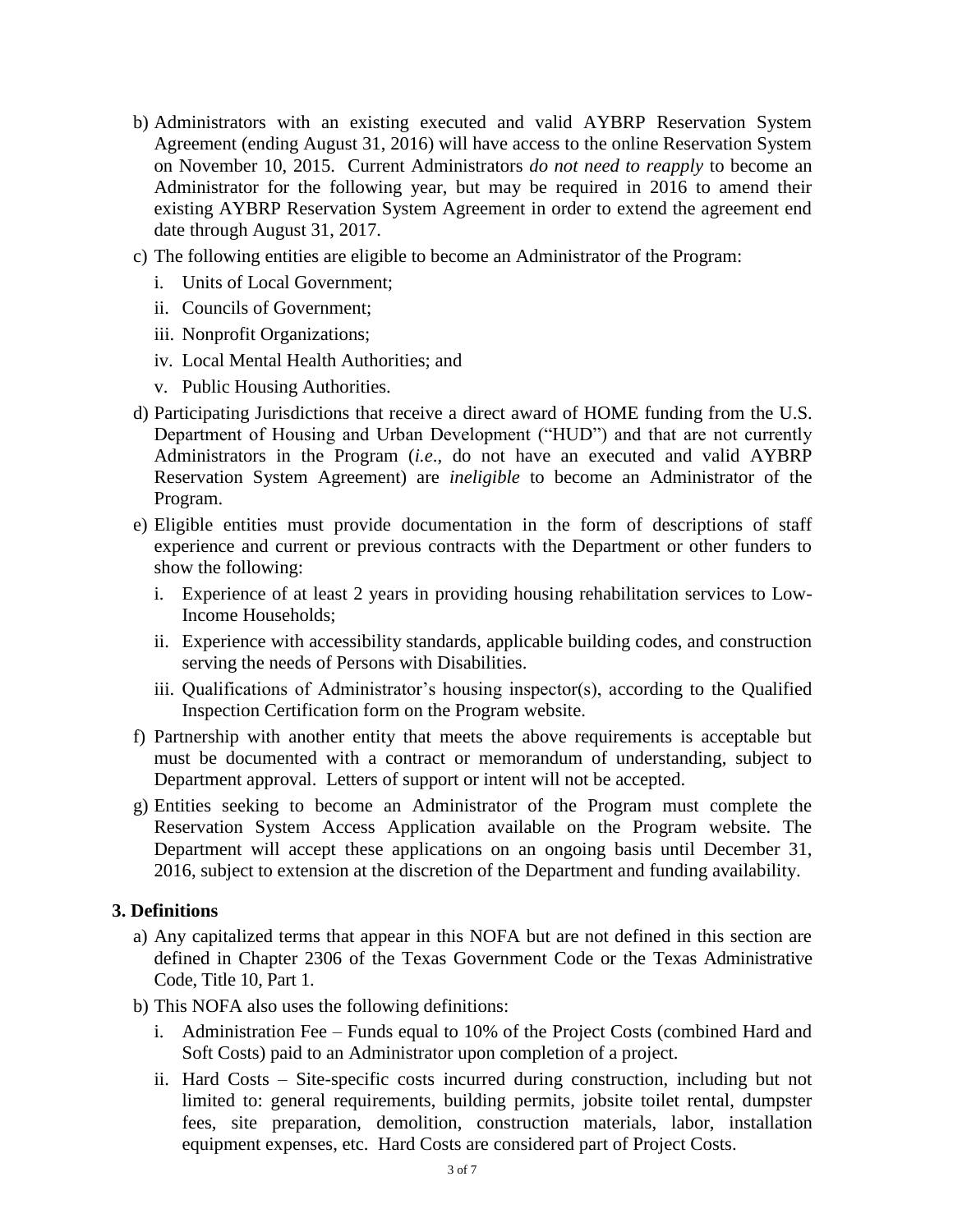- iii. Liquid Assets Cash deposited in checking or savings accounts, money markets, certificates of deposit, mutual funds or brokerage accounts; the net value of stocks or bonds that may be easily converted to cash; the cash surrender value of life insurance policies; and the appraisal district's market value for any real property that is not a principal residence. Funds in tax-deferred accounts for retirement or education savings (*e*.*g*., Individual Retirement Accounts, 401Ks, 529 plans) are excluded from the Liquid Assets calculation.
- iv. Low-Income Household income does not exceed the greater of 80% of the Area Median Family Income or 80% of the Statewide Income Limits, adjusted for Household size, in accordance with the current HOME Investment Partnerships Program income limits as defined by HUD.
- v. Project Costs Program funds (combined Hard and Soft Costs) that directly assist a Household.
- vi. Reservation Setup The submission of all required documents to the online Reservation System in order to reserve Program funds for an eligible Household.
- vii. Soft Costs Costs related to and identified with a specific Single Family Housing Unit other than construction costs, per Texas Administrative Code, Title 10, Part 1, Single Family Umbrella Rule §20.3.

#### **4. Program Requirements**

- a) Administrators must follow the processes and procedures as required by the Department through its governing statute (Chapter 2306 of the Government Code), Administrative Rules (Texas Administrative Code, Title 10, Part 1), Uniform Grant Management Standards (as applicable), reservation agreements, Program Manual, forms, and this NOFA.
- b) The assisted Household shall be qualified as Low-Income. The assisted Household's Liquid Assets shall not exceed \$20,000.
- c) The maximum amount of Program assistance per Household is \$20,000 in Project Costs (combined Hard and Soft Costs).
- d) The Department will pay the Administrator an Administration Fee equal to 10% of the Project Costs upon successful completion of the project. The Administration Fee is in addition to the \$20,000 maximum assistance permitted per Household. No additional documentation, other than submitting the Administration Fee draw request in the Housing Contract System, is required.
- e) Units of Local Government must maintain documentation of compliance with applicable procurement laws and regulations. Nonprofit Organizations must maintain documentation of compliance with their own board-adopted procurement policy that ensures, to the greatest extent feasible, fair and open competition.

#### **5. Property and Construction Guidelines**

- a) Owner-occupied homes and rental units are eligible for Program assistance.
- b) In owner-occupied homes, the owner of record must reside in the home as their permanent residence unless otherwise approved by the Department.
- c) In rental units, all Household occupants, including the Person with Disability, must be named on the lease.
- d) The following rental properties are *ineligible* for Program assistance: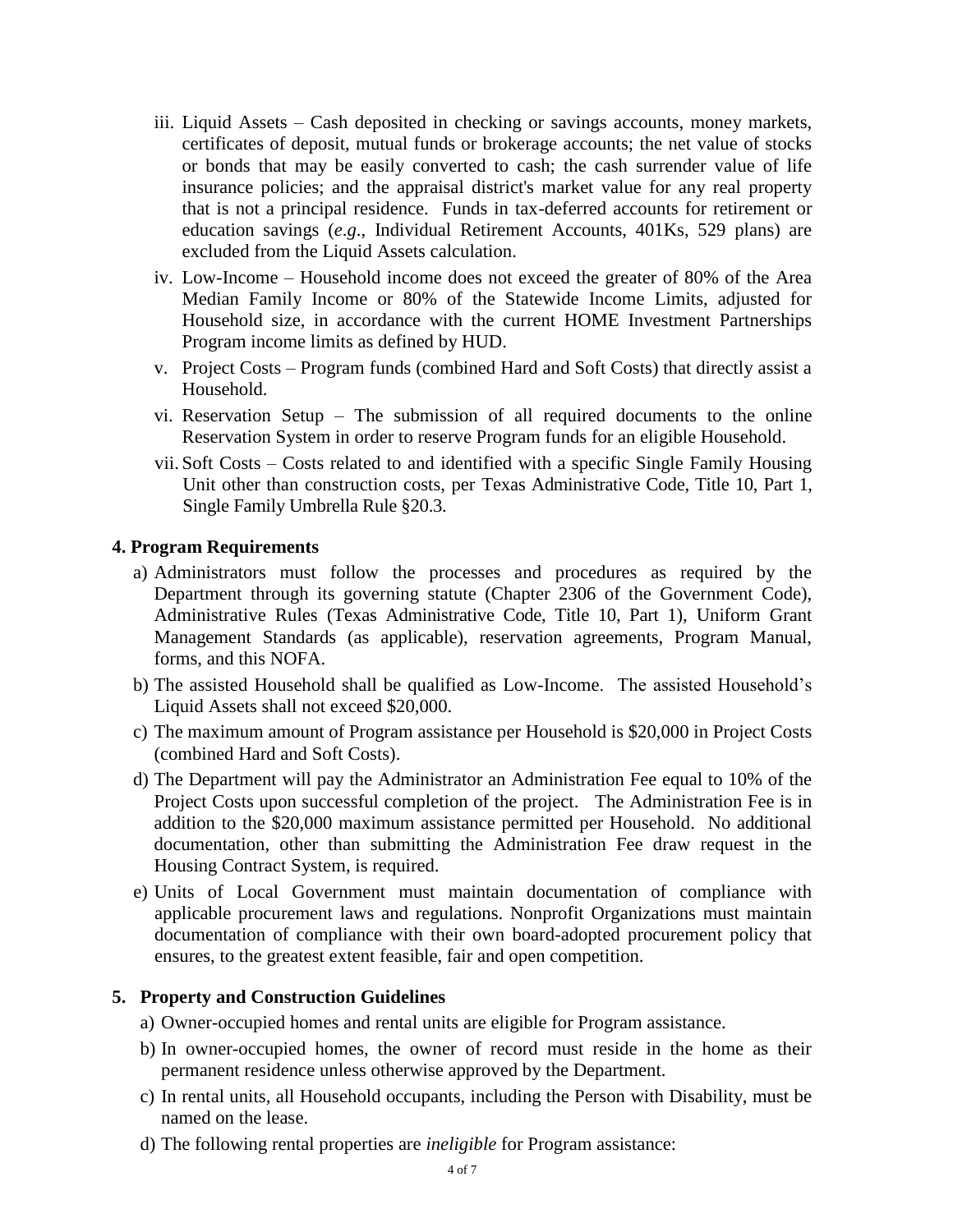- i. Properties developed, owned or managed by an Administrator or an Affiliate;
- ii. Rental units in properties that are financed with any federal funds. Housing Tax Credit properties built after 2001 and entities that receive federal assistance, such as HOME funding, are already required to provide and pay for reasonable accommodations to units and common areas if the modifications do not represent an undue financial and administrative burden. For more information, visit: <http://www.tdhca.state.tx.us/fair-housing/renters.htm>;
- iii.Rental units that have life-threatening hazards or unsafe conditions identified in the initial inspection. Program funds may not be used to correct hazardous or unsafe conditions in rental units, but may be used for accessibility modifications only after the life-threatening hazards and unsafe conditions have been corrected by the property owner at the property owner's expense.
- iv.Rental units owned by a property owner who is behind on property taxes associated with the property occupied by the Person(s) with Disability.
- e) Construction standards and guidelines:
	- i. Administrators must follow all applicable sections of their local building codes and ordinances;
	- ii. In the absence of local building code, Administrators must adhere to the construction standards and guidelines detailed in the Program Manual;
	- iii.Administrators must adhere to Chapter 21, "Minimum Energy Efficiency Requirements for Single Family Construction Activities", of the Texas Administrative Code, Title 10, Part 1. For more information, visit: [http://www.tdhca.state.tx.us/single-family/TDHCA-Energy-Efficiency-Rules.htm.](http://www.tdhca.state.tx.us/single-family/TDHCA-Energy-Efficiency-Rules.htm)
- f) A minimum of **75%** of Project Hard Costs must be utilized for accessibility modifications unless otherwise approved in writing by the Department.
- g) In addition to accessibility modifications, Administrators may make repairs to eliminate life-threatening hazards and correct unsafe conditions in the housing unit (with the exception noted in Section  $5(d)(iii)$ ), or as otherwise determined by the Department. No more than **25%** of the Project Hard Costs may be utilized to eliminate life-threatening hazards and correct unsafe conditions unless otherwise approved by the Department.

#### **6. Reservation System Guidelines**

- a) Program funds are available on a first-come, first-served basis in the Reservation System, subject to the phases of funding availability (described in section 1).
- b) An Administrator may not have more than 10 "active" status reservations from the 2016 NOFA at any one time, regardless of the region or location. Completed activities that are undergoing processing of their draw request ("pending accounting approval" status) and activities funded from the previous fiscal year do *not* count towards the limit of 10 active reservations.
- c) The Department reserves the right to suspend access to the Reservation System for Administrators out of compliance with Program requirements (e.g., past due Single Audits or Audit certification forms; late responses to Compliance monitoring or Audit Management letters, Administrator ineligibility, inadequate staffing or inadequate capacity, etc.). Administrator access may be restored upon the Department's acceptance of outstanding documentation.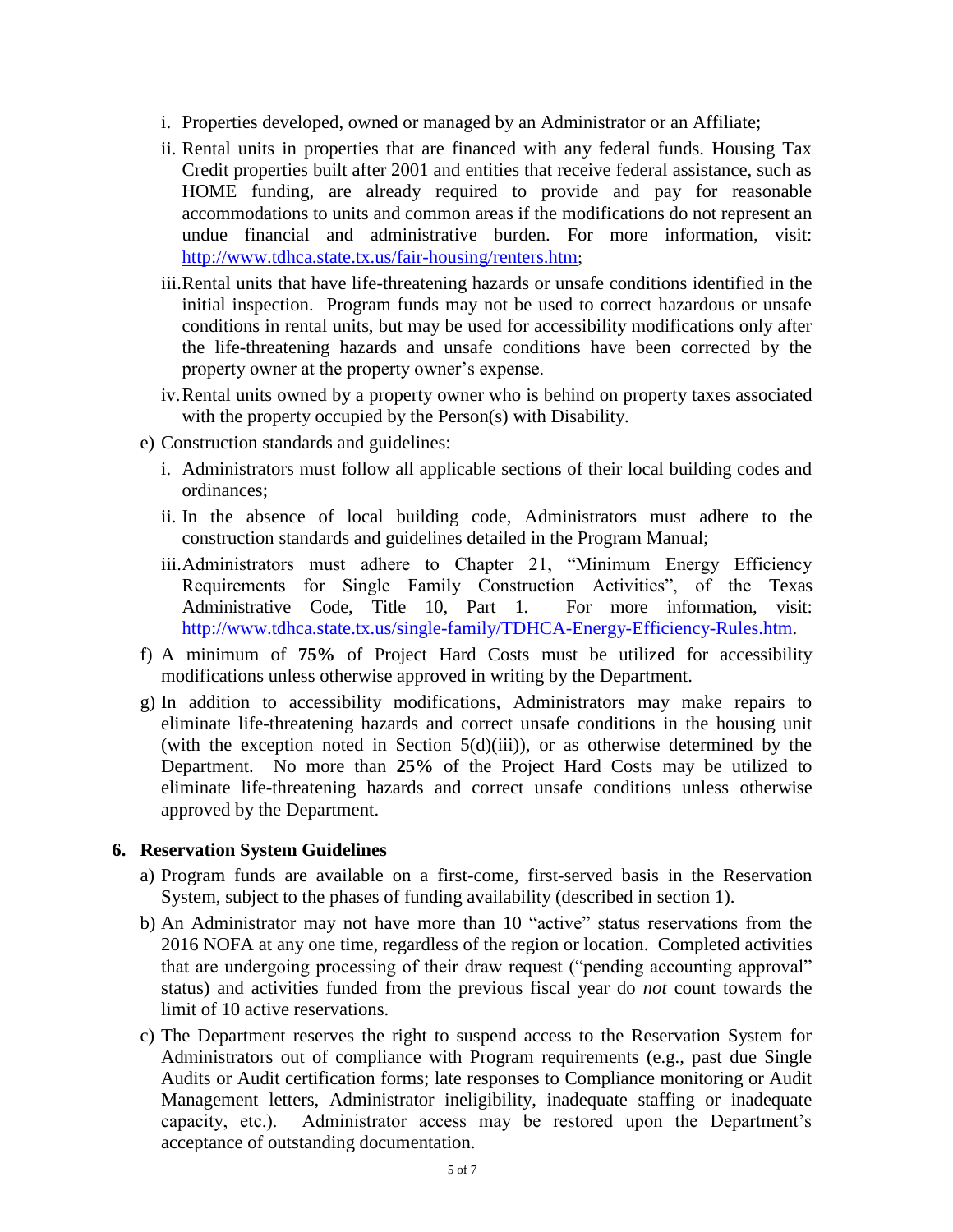d) The Department may de-authorize access to the Reservation System by an Administrator and terminate their AYBRP Reservation System Agreement if the Administrator does not meet requirements in this NOFA or the AYBRP Reservation System Agreement.

## **7. Reservation Process, Stage 1: Household Eligibility Review**

- a) Administrators shall market the Program, complete application intake, and qualify Households for participation. Details on determining income eligibility and preparing and submitting Reservation Setups are provided in the Program Manual and the Reservation System User Guide.
- b) After collecting and verifying the required Household income and property eligibility documentation, the Administrator shall enter the Reservation Setup information into the online Reservation System, upload and submit all required forms as described in the Program Manual and Reservation System User Guide, and reserve up to the maximum of \$20,000 in Project Costs.
- c) Reservation Setups will be processed in the order submitted on the Reservation System. Submission of a Reservation Setup on behalf of a Household does not guarantee funding.
- d) The Department will attempt to review the Reservation Setup documentation within 10 business days of submission by the Administrator.
- e) If the Reservation Setup is incomplete, as defined in the Program Manual, it will be set back to "pending" status and funds will be released and available for reservation. If the documentation needs correction or additional information, the Department will notify the Administrator of the deficiencies. **If any deficiencies remain 10 business days after notification, the Department may cancel the reservation.** No extensions to Reservation Setups will be granted but the Administrator may resubmit the Reservation Setup if funds are available.
- f) Once the Department verifies a Household is eligible for assistance, the Department will reserve up to the maximum of \$20,000 in Project Costs and an Administration Fee equal to 10% of the Project Costs in the Reservation System on behalf of the Household. The Department will notify the Administrator to proceed to Stage 2 of the review process.

## **8. Reservation Process, Stage 2: Initial Inspection, Work Write-Up and Cost Estimate Review**

- a) When the Department approves the Reservation Setup and sets it to "active" status in the Reservation System, Project Costs and Administration Fee will be reserved for the Household for a period of **60 calendar days**. During this time, the Administrator must complete the initial inspection, "before" photos, work write-up and cost estimation forms and upload and submit all required documentation as described in the Program Manual.
- b) The Department will attempt to review the Stage 2 documentation within 10 business days of submission by the Administrator.
- c) If documentation needs correction or additional information, the Department will notify the Administrator of the deficiencies. **If any deficiencies remain 10 business days after notification, the Department may cancel the reservation.** No extensions